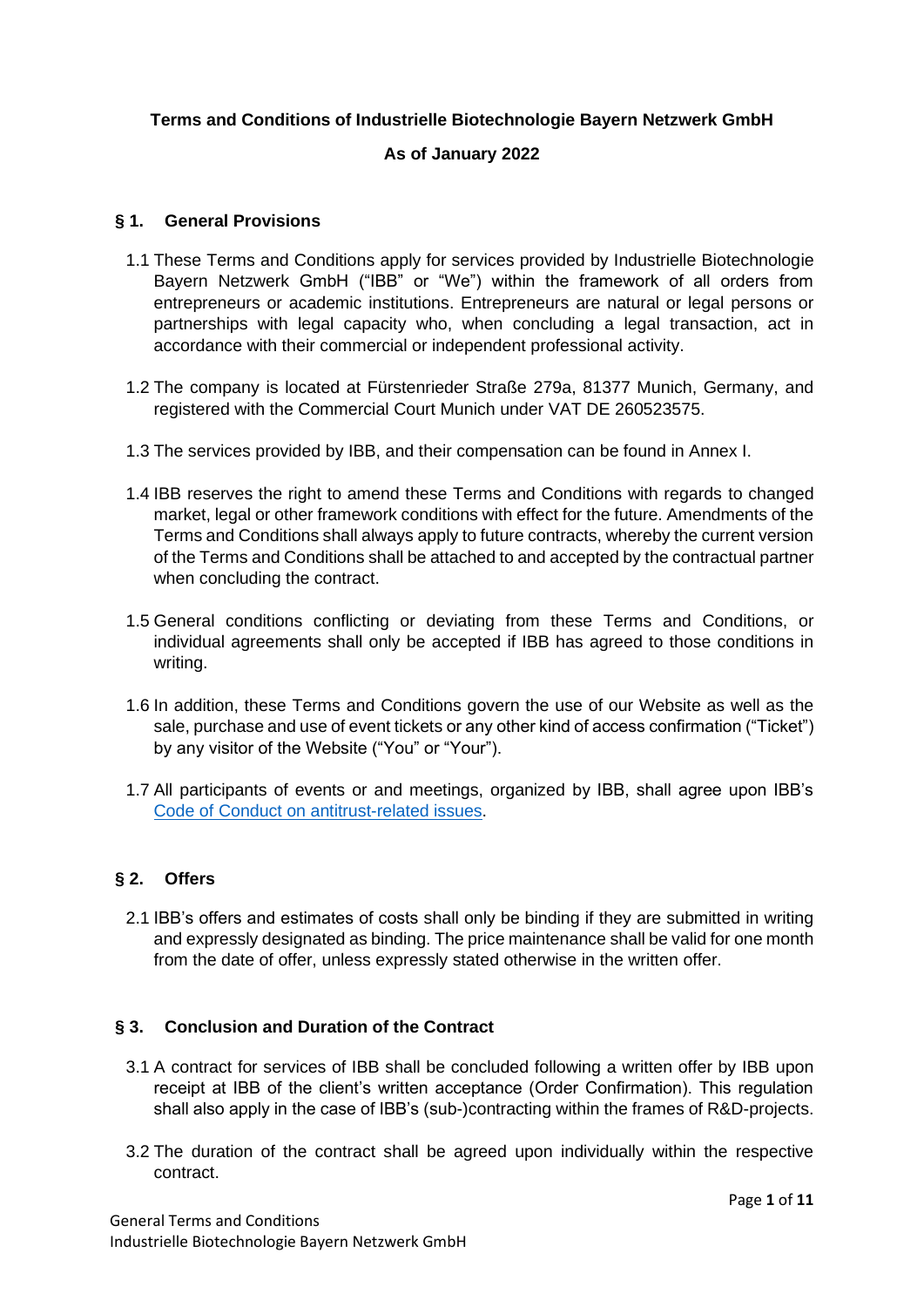# **§ 4. Scope of Services**

Type and Scope of the services shall be stipulated individually within the contract.

# **§ 5. Use of the Website**

- 5.1 The information published on the Website is given for the sole purpose of informing You of our activities regarding our services, company's expertise, and events. Any other use is expressly prohibited, especially any unlawful use or use that harms the interests of IBB and our partners, including but not limited to excessive or abusive use of the Website and its resources, or any abuse of security weaknesses.
- 5.2 If You purchase services on our Website, e.g., when purchasing a ticket, You might be expressly asked to accept these Terms and Conditions and their applicability.

# **§ 6. Minutes of Meetings**

- 6.1 Service contracts closed with IBB usually require regular communication and (remote) verbal coordination with the client. IBB can create written protocols of such coordination meetings, especially regarding the amendment of service scopes, and transmit these minutes to the client immediately after the meeting.
- 6.2 If the client receives written minutes of meetings from IBB, these shall serve IBB as binding working documents and shall be regarded as a binding order confirmation for all orders placed, unless they are objected to in writing within three working days of receipt by the client.
- 6.3 The objection must take place in writing and shall provide constructive amendment proposals. In the case of an objection, an amicable agreement shall be reached. In the event of no amicable agreements, a mediator can be engaged.

# **§ 7. Client's Obligations**

- 7.1 The client warrants that the data shared by him/her are accurate and complete. Amendments of respective data or information shall be communicated to IBB immediately in writing.
- 7.2 The client is obliged to provide all necessary cooperation services, required for the fulfillment of the contract, for IBB to provide its services according to its stipulated obligation. All cooperation services, to which the client agreed to complete on a timebound basis, shall be provided by the stipulated date. Delays due to insufficient cooperation on the part of the client and any resulting financial or other losses shall be borne by the client.

## **§ 8. Invoice Amount**

8.1 The remuneration for agreed services results from the contract, concluded by the order.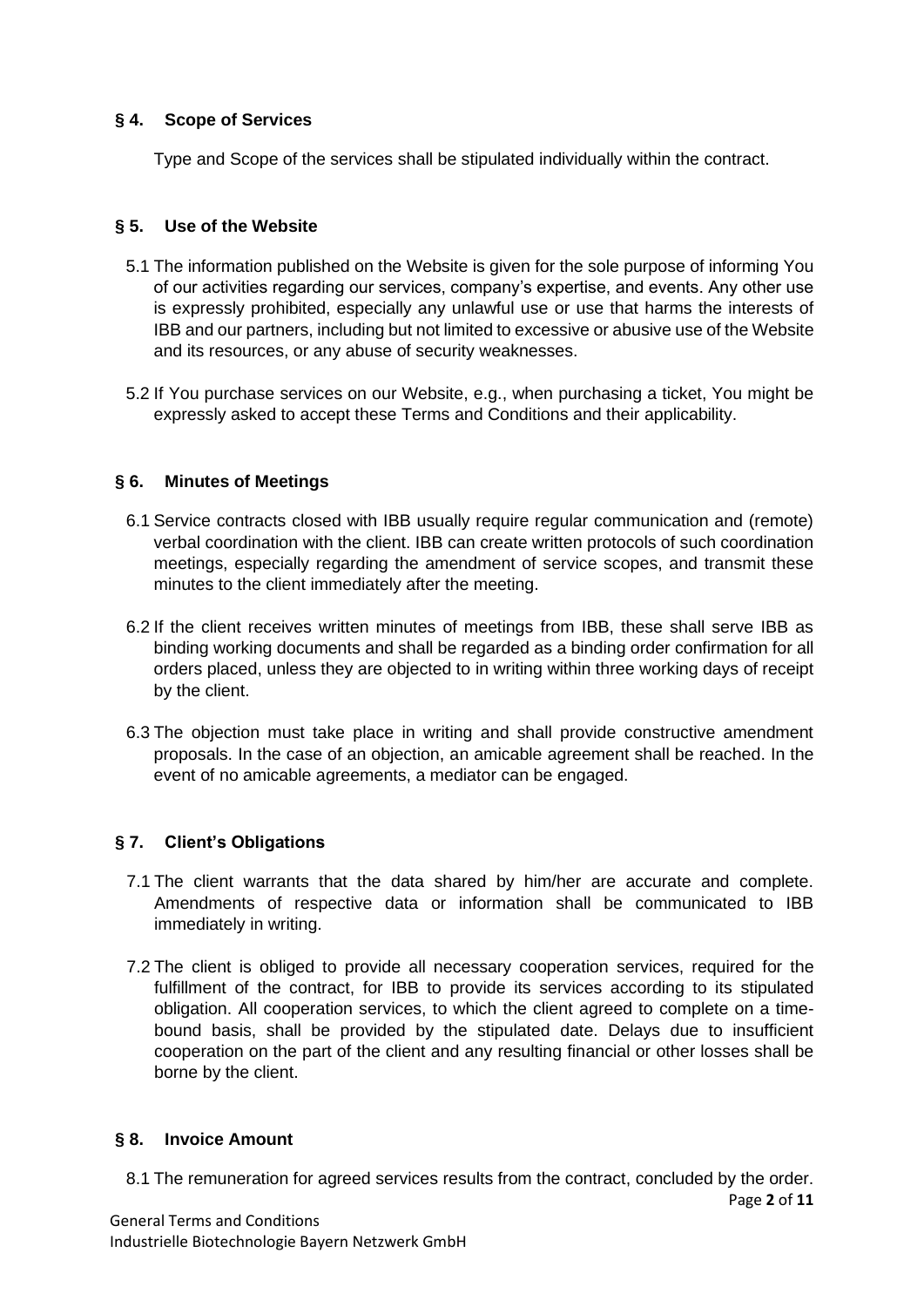- 8.2 The invoice amounts are net in Euro, plus the respective applicable statutory VAT. An increasing VAT during the contract's term shall be borne by the client.
- 8.3 The prices do not include material and investment costs, costs for packaging, carriage, insurance as well as possible shipping costs or costs for third-party services. These costs shall be invoiced separately to the client unless expressly stated otherwise in the order. The same regulation shall apply for services not estimated by the contract which are demanded by the client as well as for additional expenditures resulting from unperformed or incorrect information by the client, or due to transport delays, for which IBB is not responsible, or due to preparatory work by third parties not meeting deadlines or professional standards, insofar as they are not IBB's vicarious agents.
- 8.4 The remuneration stated in the contract for the stipulated services shall apply subject to the provision that the underlying order data remain essentially unchanged. If the contractually agreed service causes 3.0% more costs than originally expected, these additional costs can be charged to the client after immediate notification without renegotiating the offer. If it is to be expected that 3.0% additional costs will be incurred during the service performance, the client shall be consulted immediately, and an amicable agreement shall be sought.

## **§ 9. Payment Terms**

- 9.1 The amount payable by the client depends on the contract agreement, taking into account the nature and duration of the order as well as the amount of the order, and is due either in advance, according to a stipulated scale or at the end of the contract term.
- 9.2 After invoicing by IBB, the respective amount shall be paid by the client within the deadline stipulated in the contract or, in the absence of such a stipulation, within 14 days and without deduction by bank transfer to the account specified by IBB, indicated either in the countersigned offer or in the individual order agreement.
- 9.3 The statutory default provisions shall apply.

#### **§ 10. Termination of the Client**

- 10.1 The client shall be entitled to terminate the contract with due notice. The deadline for an ordinary notice of termination amounts to two months to the end of the month. Deviating regulations concerning an ordinary notice of termination of the client shall only be applicable if such deviating regulations have been expressly stipulated in writing.
- 10.2 The client shall have the right of extraordinary termination for good cause.
- 10.3 IBB shall have no claim for damages against the client, except in case of intentional or grossly negligent conduct of the client leading to the Client's termination of the contract.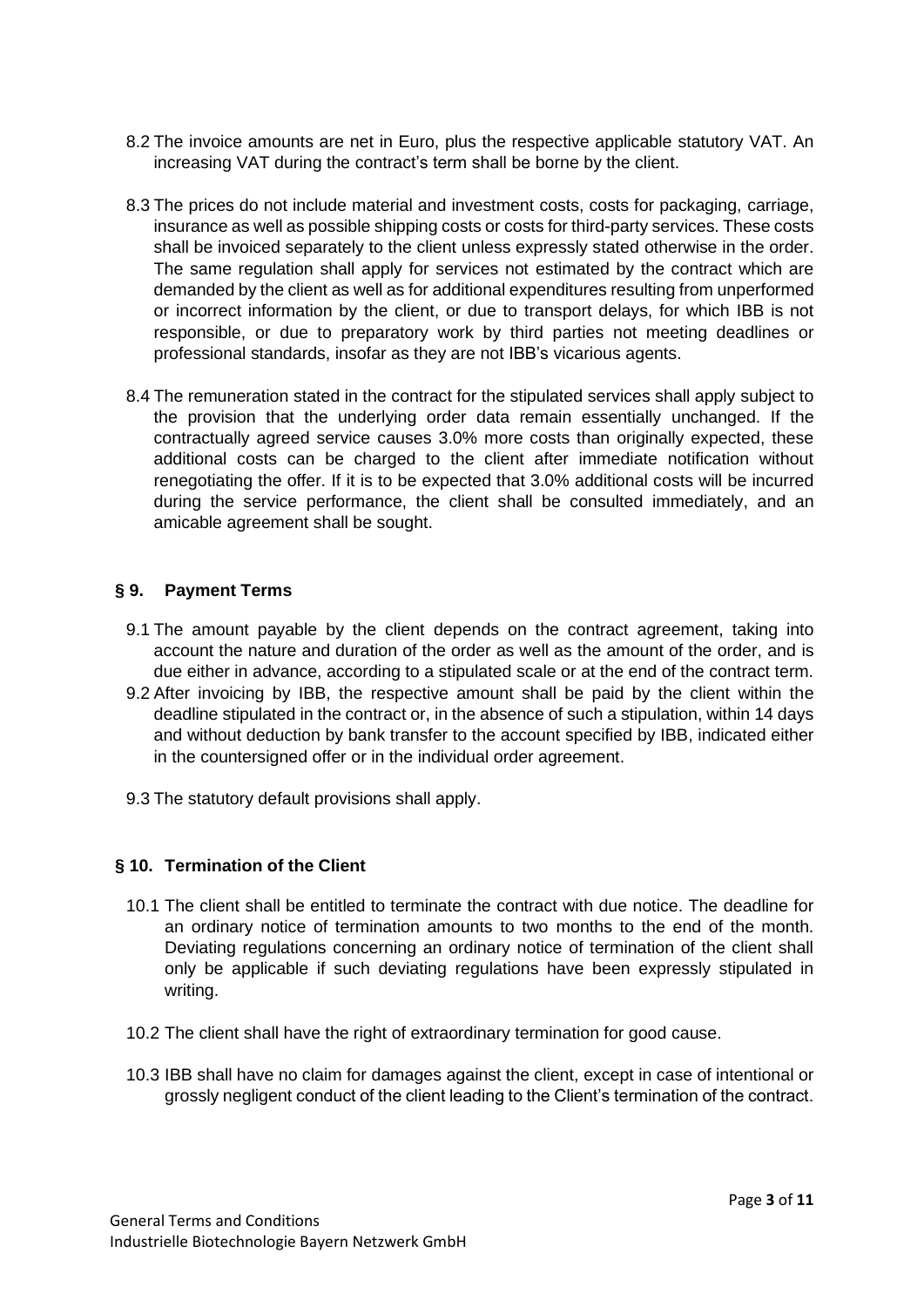# **§ 11. Termination of IBB**

- 11.1 IBB shall be entitled to terminate the contract with due notice. The deadline for an ordinary notice of termination amounts to two months to the end of the month. Deviating regulations concerning an ordinary notice of termination of IBB shall only be applicable if such deviating regulations have been expressly stipulated in writing.
- 11.2 IBB shall have the right of extraordinary termination of good cause. Such a good cause is given, particularly if
	- a. a payment of a significant amount and within a reasonable period set by IBB was not made within the payment deadline stipulated in the contract,
	- b. force majeure or other circumstances, for which IBB is not responsible, render the contract's fulfillment impossible; these events comprise the absence of the client's cooperation services despite a reasonable deadline,
	- c. the contract was concluded based on deceptive or false information of essential facts, e.g., of the client or purpose, destroying the trusting relationship between the client and IBB,
	- d. IBB has reasonable doubts that the contract's execution may jeopardize IBB's smooth business operations, its safety, or its public reputation, without this being attributable to IBB, and if IBB cannot reasonably be expected to continue the contract until the expiry of a notice period, taking into account all circumstances of the individual case and considering the interests of both parties.
- 11.3 The client shall have no claim for damages against IBB or its vicarious agents, except in the case of intentional or grossly negligent conduct on the part of IBB leading to IBB's termination.

# **§ 12. References and Advertisement**

- 12.1 IBB shall be entitled to indicate and use the services performed for the client and the client's characteristic as the client of these services
	- a. as a reference and
	- b. in the context of advertising and similar measures of IBB

without notifying the client in advance. The client shall be entitled to object in writing to one or any such use, insofar as it can demonstrate a justified interest in this respect, considering all circumstances of the individual case. An objection can be ensued any time following the contract's conclusion throughout the contract's term as well as afterwards and shall be examined immediately upon receipt by IBB, who, provided that the objection is justified, shall henceforth refrain from the objected use.

12.2 IBB shall have the rights to this provision without any claim to remuneration on the part of the client.

## **§ 13. Data Processing**

The client expressly declares his/her voluntary and at any time revocable consent to the storage and processing of all data required for the execution of the contract with the order confirmation. In addition, the client explicitly acknowledges the transfer of this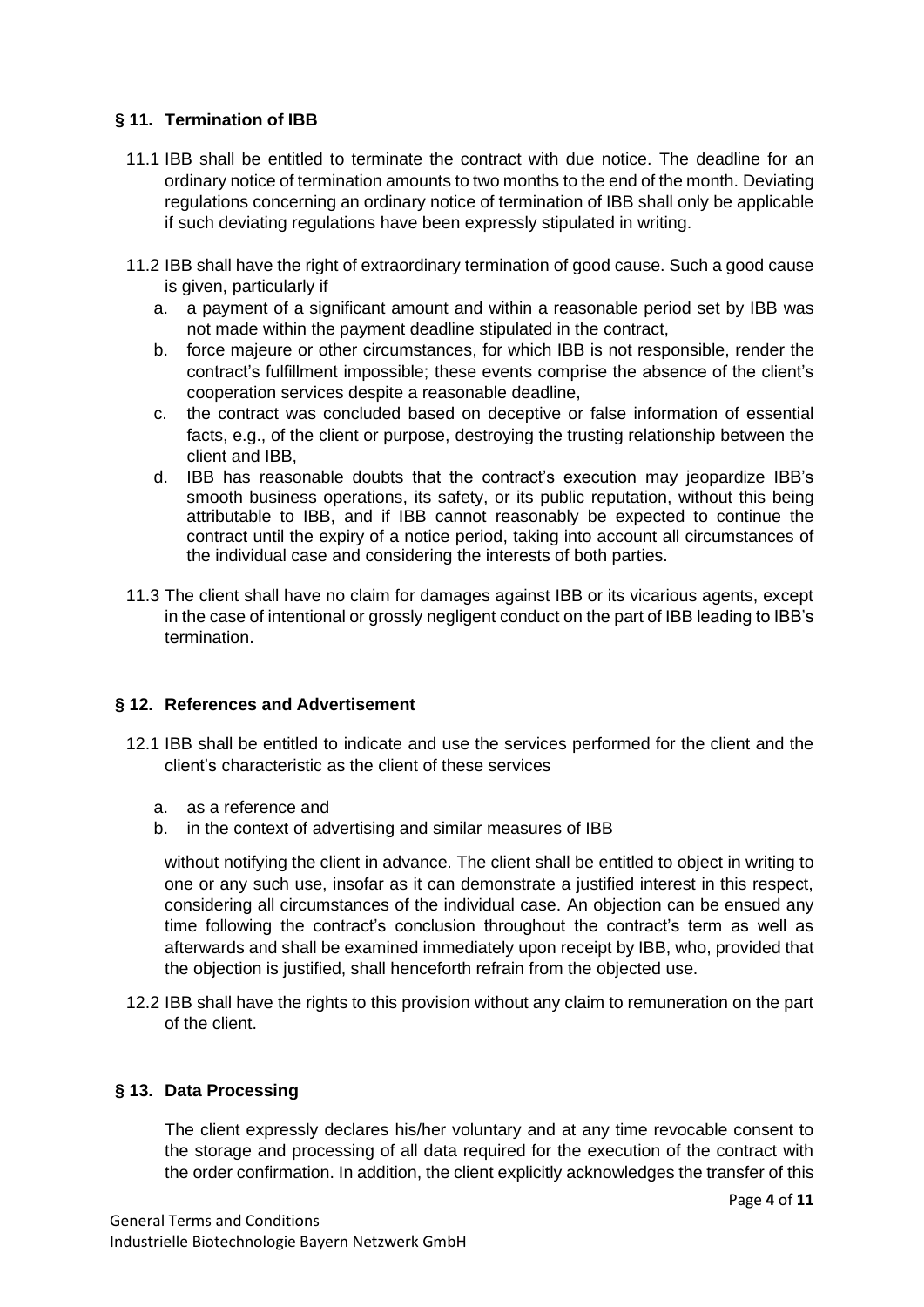data to third parties for the purpose of the contract implementation only. For more information, We refer You to IBB's Privacy Policy.

## **§ 14. Events, Conferences and Fairs**

- 14.1 Disclaimer of Liability
	- a. All information provided on IBB's website, also with regards to tickets, are published and maintained by IBB with reasonable accuracy and to the best of our knowledge. However, it may be possible that information are incomplete, not up-to-date or faulty. IBB is not responsible for obvious mistakes or errors of the offer and shall not be held liable for such mistakes or typos.
	- b. Tickets may be subject to a limited availability; IBB shall not be held liable if tickets are sold out. We expressly refer to special conditions or limited offers. The price to be paid is the price indicated on the website at the time of purchase.

#### 14.2 Purchase of Tickets on the Website

- a. Through the website, You can register with the event and purchase a ticket, which will be processed either directly by us or by one of our subcontractors. You will be asked to submit Your contact details that are required to place the order and receive a confirmation, possibly by e-mail. You agree and guarantee that You only indicate valid, correct, comprehensive and current information.
- b. For some events, We might offer discounts. However, please note that discount codes cannot be combined or applied retroactively.
- c. Submitting a binding order via the website is considered equivalent to an electronic signature. It is proof, that the order is complete and establishes a legally binding sales agreement which is subject to these terms and conditions. The sales agreement is saved by IBB. As soon as You placed Your order and its received by IBB, You will obtain the ordered tickets together with a detailed confirmation and the paid amounts to the e-mail address specified during the order process. You accept and agree that this order confirmation constitutes a permanent data carrier which displays the essential content of the sales agreement concluded between IBB and You.
- 14.3 Payment

Invoices are issued once the order has been placed. The respective amount is due following the invoicing by IBB at 14 days' sight after receipt of the invoice without deduction. Depending on the ticket system used, you have different options to pay the due amount. When paying by credit card, your card can be charged from the moment You place the order. Please note that the booking is only valid after receiving the full amount of the payment. Therefore, You are not allowed to attend the event or use any meeting tool/conference platform before payment of the full invoice amount is received.

The statutory default regulations apply.

- 14.4 Use of the Tickets and Participation in the Conference
	- a. IBB can object the acceptance of participants, presenters, moderators, or exhibitors for events organized by IBB, including conferences and fairs. Transferring the ticket to a third party is subject to IBB's approval.
	- b. IBB reserves the right to verify the buyer's identity at any given time. Access to the conference venue will only be granted to persons, holding a valid ticket.
	- c. Without prior permission in writing of IBB, it is forbidden to bring to the conference venue professional photography, film or recording equipment. Entering the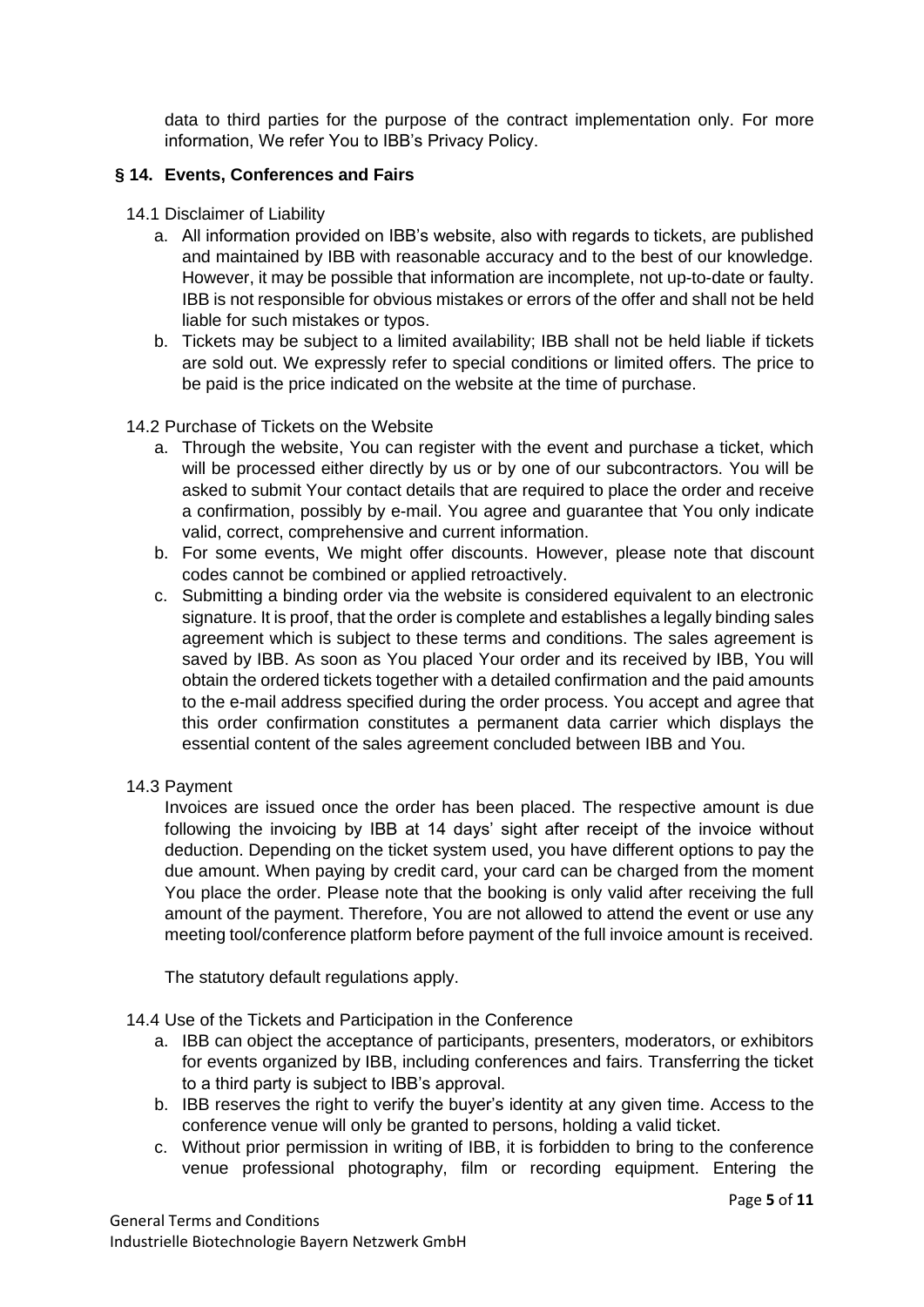conference venue mplies Your agreement with all preventive and monitoring measures taken by IBB or the safety team of the event venue, including potential frisking and bag searches. Failing to comply with these measures will lead to refusal or withdrawal of the right of access.

- d. You accept that your approved images, interviews, and videos taken during the event are published and broadcasted on the radio, TV, in print media, books and online media without having any right to compensation.
- e. It might be possible, that We use online platforms for matchmaking or online presentation for IBB events. The use and the technical aspects of such online applications used for the event are governed by the platform(s) own terms and conditions. Please not that an event might be recorded. IBB has no influence on the providers' structure, organization of software applications or recording tools.
- f. An event's participants list will be published containing participants' company or institution, name and surname, title, and positions, if necessary. When registering, participants explicitly accept that their data are stored and transmitted for the purpose of their publication in the participants' list.

## 14.5 Cancellation and Refunds

- a. Participants registered with an event organized by IBB Netzwerk GmbH can cancel their participation in writing. The following cancellation fees apply:
	- cancellation fees up to four weeks prior to the event amount to 25 % of the selected ticket price
	- cancellation fees up to and including 15 days prior to the event amount to 50 % of the selected ticket price
	- **E** cancellation fees within the last 14 days prior to the event or in case of nonattendance amount to 100 % of the selected ticket price.
- b. Changes to the program are no reason for a full or partial refund of the conference ticket. Participants will be informed in due course, if the event's realization is impossible or unreasonable, for instance due to force majeure, disturbances at the event's location, speakers' inability to attend, or insufficient participant numbers two weeks prior to the event. Subject to these scenarios, the participation fee will be reimbursed. A claim to refund travel or accommodation costs and absenteeism is precluded unless such costs emerged due to IBB's intentional or reckless performance.

## 14.6 Loss or Theft of Tickets

The loss or theft of the conference ticket is the liability of the buyer and is not subject to replacement or refund of IBB.

## 14.7 Liability

- a. IBB can only be held liable for proven damages caused by its or its subcontractors' grave error or fraud. IBB is in no event liable for tickets which are not purchased on the Website or on the event location
- b. IBB assumes no responsibility in the case of events beyond its control. Under no circumstances shall IBB be liable for the interruption, discontinuation and/or cancellation of the event due to force majeure (e.g., exceptional meteorological circumstances, terrorist threat, illness, death, or absence of an announced speaker) or insufficient participant numbers two weeks prior to the event. We reserve the right to substitute announced speakers and take other required changes concerning the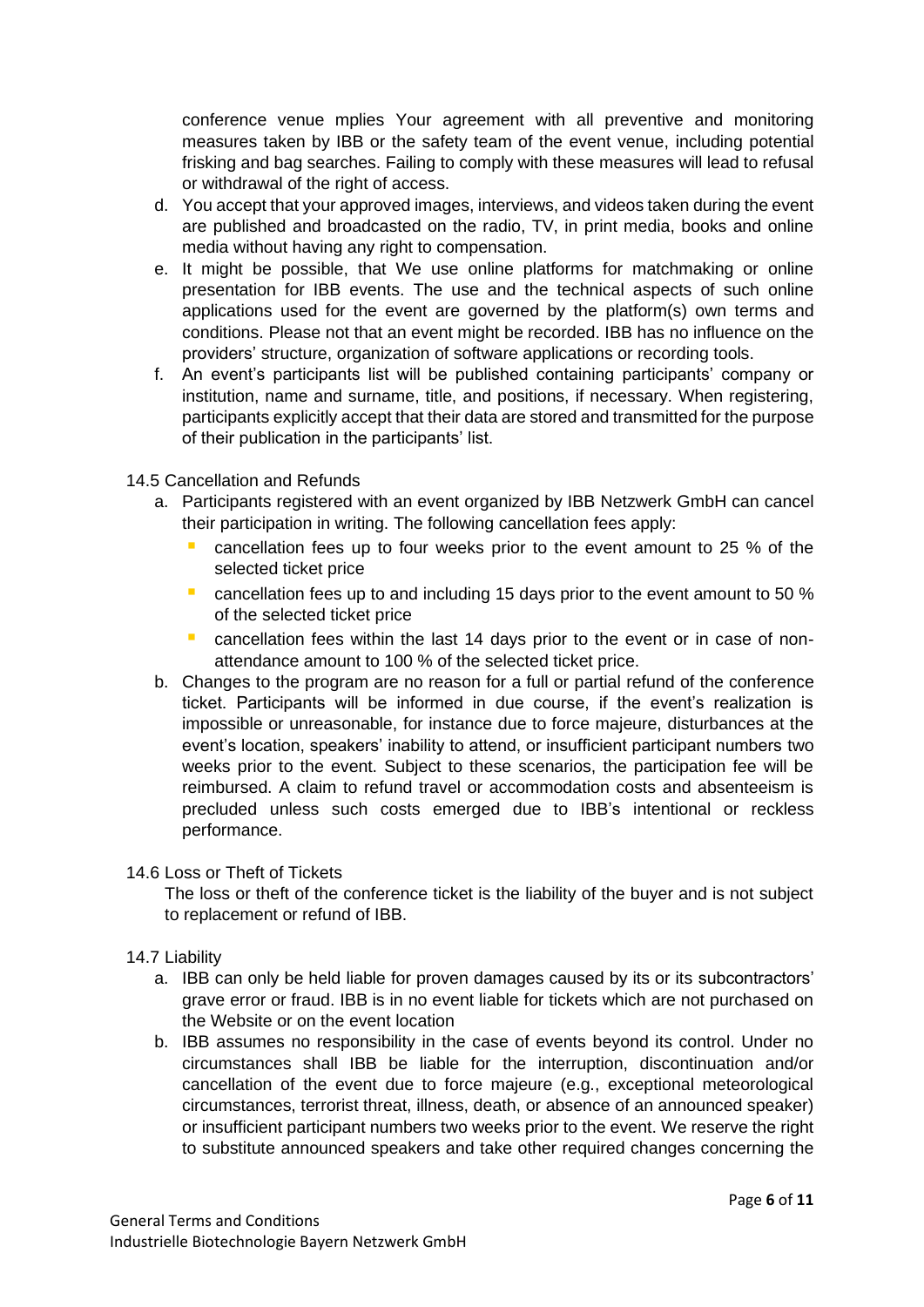event schedule to eliminate possible realization hurdles by preserving the event's character and by accommodating all concerned interests.

- c. IBB is not responsible and cannot be held liable for any shortcoming, not even when resulting from a grave error, negligence, or fraud in the services of third parties on which the Website or the provision of the event rely but which are beyond IBB's control (e.g., services provided by telecom providers or payment service providers).
- d. If a privatized coat check will be available for participants, IBB cannot be held liable for any cases of theft or damage to personal belongings.
- e. IBB shall not be liable for any personal injuries or accidents that may occur at the event venue.
- f. COVID-19: In view of the hygiene concept of the venue, the organizers will follow the health security rules, which are applicable on the days of the event. These will be communicated to participants ahead of the event. Non-compliance of the health security rules will result in loss of access to the event.

## **§ 15. Miscellaneous**

- 15.1 All agreements concluded between IBB and You require must be made in writing in order to become effective. Any amendment to this written form clause must also be made in writing. This regulation shall also apply to ancillary agreements, amendments or addenda that change the scope or content of the contractual services.
- 15.2 IBB is entitled to rely on subcontractors for the fulfilment of its obligations under these Terms. All rights and obligations with respect to IBB in the frame of these Terms can be transferred in whole or in part to a third party without Your agreement.
- 15.3 German Law is applicable. The place of jurisdiction is Munich.
- 15.4 If one or more provisions of these Terms are found to be invalid, illegal, or unenforceable, in whole or in part, the remainder of that provision and of these Terms shall remain in full force. If a provision is found to be invalid, the parties shall agree on a valid provision that comes as close as possible to the invalid provision. The same shall apply in the event of a regulatory gap.

## **§ 16. Contact Information**

Any questions, notices, or complaints regarding these Terms and Conditions, the website or tickets may be directed to us:

- By e-mail: [info@ibbnetzwerk-gmbh.com](mailto:info@ibbnetzwerk-gmbh.com)
- **E** By post: IBB Netzwerk GmbH, Fürstenrieder Straße 279a, 4th floor, 81377 Munich, Germany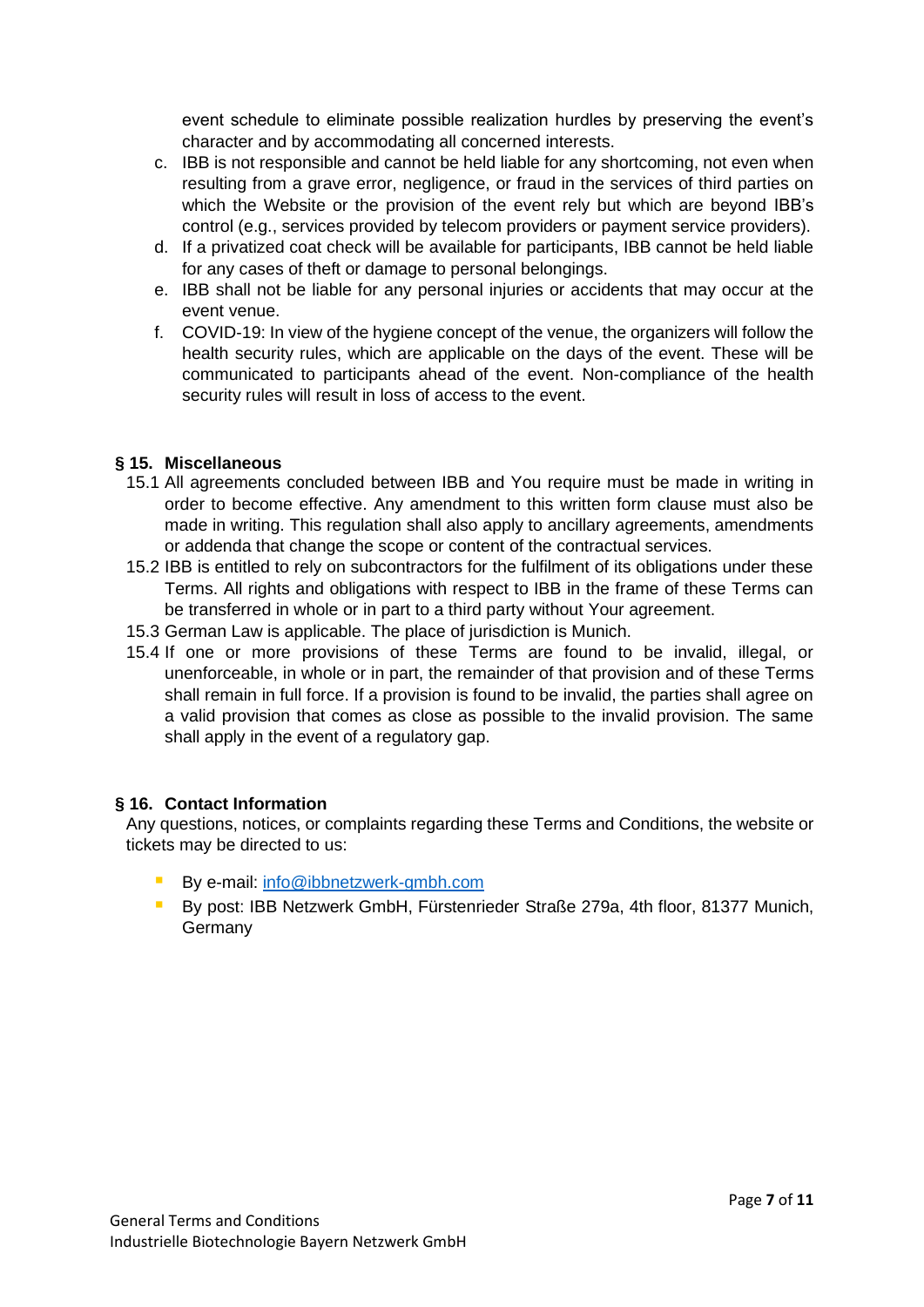## **Appendix I**

## **Services of Industrielle Biotechnologie Bayern Netzwerk GmbH**

**("IBB" or "We")**

IBB is a service enterprise for knowledge and technology transfer focusing on Industrial Biotechnology as well as Sustainable Economy. It is a commercially active company and financed primarily by **private contracts**. To a lesser extent, it also receives **public funding** by the Free State of Bavaria for managing the cluster Industrial Biotechnology.

## **I. Private Contracts**

IBB's services within private contracts serve **directly, individually or on a company by company basis**, **the particular interests** of so-called "operative consortia" (such as innovation networks, individual project consortia with specific focus of activity as well as founder teams) or individual companies as well as academic institutes and organizations. Therefore, the services are – although given their same or similar task names – to be distinguished in no uncertain manner from IBB's *publicly* funded network and cluster services.

#### Examples of services by IBB:

- **•** Organization and implementation of meetings of operative consortia (upon demand, regularly 1-2 times per year)
- **E** SWOT-Analysis of a project consortium/project
- **E** Research/scouting, contact and acquisition of additional companies, research institutes, other experts required for the projects/for a start-up as well as for stakeholders
- Moderating processes of coordination among consortium partners
- State of the Art, general market analysis relating to the respective consortium's focus of topic, research regarding intellectual property rights
- **•** Coordination of the consortium's conceptual work, support with the creation of business plans or R&D project sketches and applications
- Submitting R&D sketches and applications for funding given appropriate funding tools and following up, if applicable
- **E** Administrative management of an operative project consortium, controlling and review of interim reports, if applicable
- **E** Support with the establishment of marketing concepts as well as with analysis and evaluation of potential competitors and barriers to market entry
- Coordination and implementation of topic-specific workshops and advanced training ("Qualification measurements") for customers
- Coaching of founder teams
- **•** Public Relation Activities and lobbying specific to the subject matter defined by the client/consortium
	- ➢ creating Corporate Designs (logo, flyer, etc.), web presence (website, passwordprotected login-area for consortium partners), providing information material
	- ➢ disseminating results and publishing products/processes through own presentations, placing consortium partners at conferences/fairs, press conferences,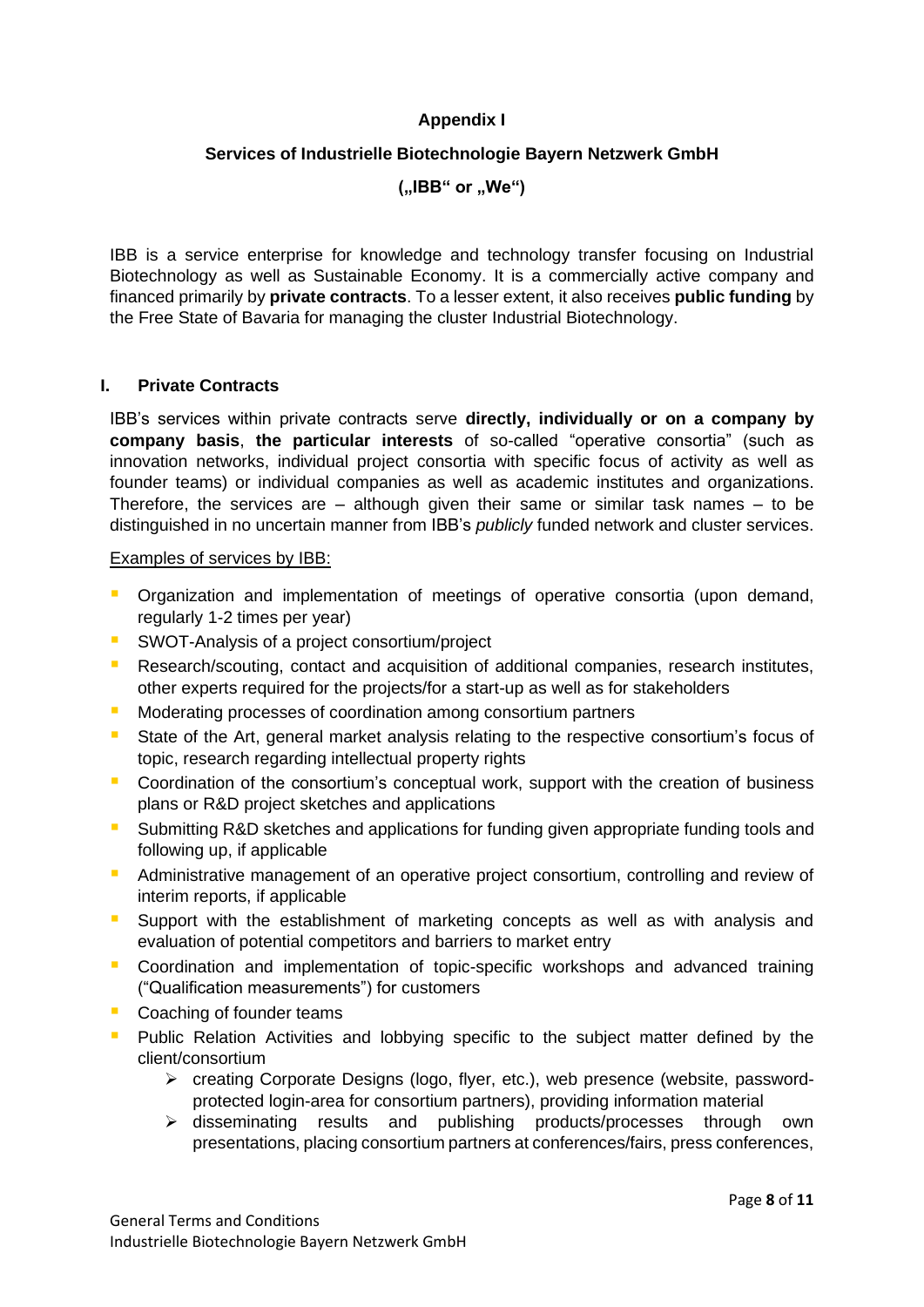writing and distributing press releases as well as articles for magazines and digital media in layman's terms

➢ putting into contact and meetings with political and economic decision-makers, e.g., at parliamentary events, individual meetings/workshops or factory tours

All above-mentioned services of IBB are fee-based as they do not belong to services provided by the publicly funded network management and are thus

- not of general public interest
- **only serving individual market participants (.e.g., operative consortia, companies or science** institutions, etc.)
- **E** and/or exceeding the general provision of information within the scope of funded network activities.

## Private Contracts (Service Agreements):

Therefore, for the above-mentioned services, private contracts (service agreements, DLV) shall be assigned to IBB by the market participants:

- for operative consortia, e.g., ZIM-innovation networks, that concluded a contract for the network management with IBB, the tasks are stipulated and exactly described by the BMWi (Ministry of Economic Affairs) for the time of the funding of the network partners.
- **E** Partners belonging to a paying consortium/subnetwork may have company-specific needs and interests that go beyond the interests of the consortium/ subnetwork. If IBB is to perform tasks for this partner a private, bilateral contract must be concluded between the business partner and IBB must be concluded.
- **E** Specifically, the supportive preparation of business plans or R&D project outlines and applications within ZIM innovation networks ends with the submission to the funding agency or to the project executing agency. In case of rejection, the partners decide on a new submission. Additional services, e.g., after the approval of an R&D project, are regulated by separate contractual agreements (as described in the next point).

## Types of Service Agreements:

A business relationship with IBB can be established as follows:

- Remuneration for **selected services**, e.g., from a sustained, formerly funded (ZIM) innovation network solely through the partners' own funds.
- **E** Subcontract within a funded or non-funded (R&D) project with specific tasks, for example, administrative management, stakeholder acquisition and/or public relations; the contract can be concluded with the entire consortium, with parts of it or with a consortium partner. The type and the amount of the financial remuneration for IBB's participation depends on the scope of the activities and the agreed intensity (hourly rate x hours worked) of this cooperation.
- Realization of IBB as a **partner** within an (R&D) project with specific tasks. As a rule, however, this option can only be taken if it is ensured that IBB does not have to contribute any of its own shares or that its total full costs and expenses including overhead costs are covered at least 100% in such a case.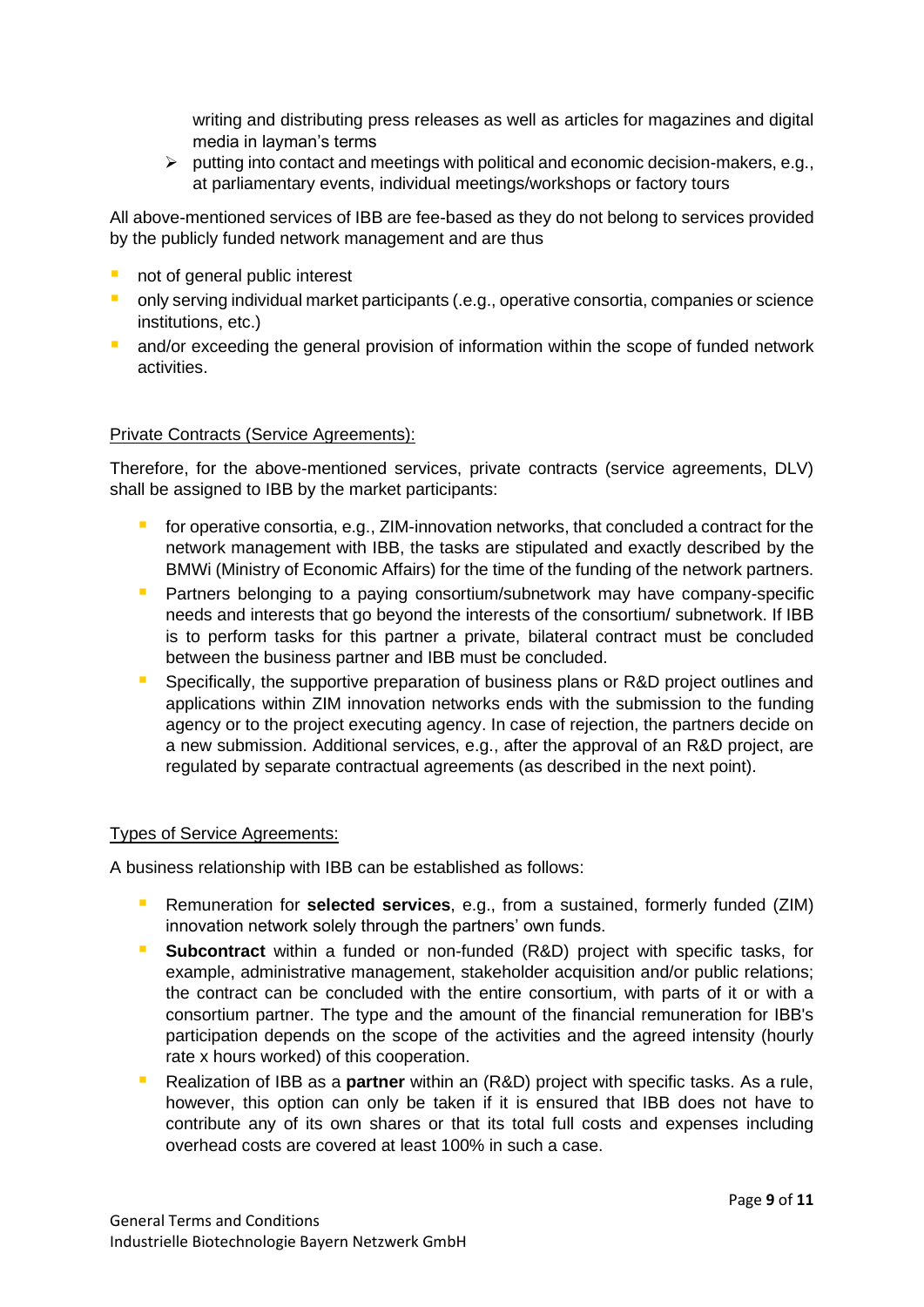- It is possible, if contractually agreed, that the **payment of a mediation or success remuneration** is due (one-time or staggered), which, however, may not be paid from subsidies. This applies, for example, to an approved funding application in which IBB was involved. The success fee is then calculated based on the number of hours invested. In the event of a successful mediation of a deal or an essential contact establishment, the mediation or success remuneration shall be principally calculated according to the acquired funding/the effected financing.
- **Participation in a spin-off/start-up** percentagewise.

Combinations of the above-mentioned options shall be possible.

IBB shall only provide general, publicly funded services to parties for whom it is not commercially active based on a contract.

The type and amount of IBB's remuneration must always be negotiated and contractually agreed upon before the work begins or is completed, for example through a preliminary contract. Such a preliminary contract is the "mandating" by the partners within an applied funded ZIM innovation network. Without a preliminary contract, IBB cannot and must not become active.

**In the case of private commission, market-based prices will be charged** if such a commission is not predefined by superior, binding regulations (e.g., of BMWi). IBB's current hourly rate will be stipulated in the order. The service's implementation will be carried out in close cooperation with the customer. IBB's General Terms and Conditions shall apply.

## **II. Public Funding**

IBB is funded by the Bavarian Ministry of Economic Affairs, Regional Development and Energy (BayStMWi). The basis for this funding is the so-called General Block Exemption Regulation (AGVO), in particular Article 27. The funding is provided by fixed-amount financing. **IBB may only use the subsidies to carry out tasks serving the general public interest.** These interests include advancing the Bavarian economy towards a sustainable economy, with a focus on supporting, promoting, and introducing industrial biotechnology into as many sectors of the economy as possible.

Funding based on AGVO Art. 27, may only receive subsidies amounting to 50 % of the expenses under state aid law.

IBB's publicly funded activities include:

- Establishing and expanding of the IBB network/cluster; international networking, e.g. via attending specialist conferences, trade fairs, etc. and through cooperation with related networks/clusters/organizations.
- **E** Network/cluster maintenance via internal meetings for the entire network/cluster IBB as well as information procurement, preparation, and dissemination to the entire network/Cluster IBB.
- **E** Imparting of technology transfer. The IBB represents a first point of contact for interested parties with R&D project ideas. It provides neutral and general information, e.g., on relevant funding and financing opportunities; these are also publicly accessible on the IBB website. The IBB acts in a supportive manner in the establishment of